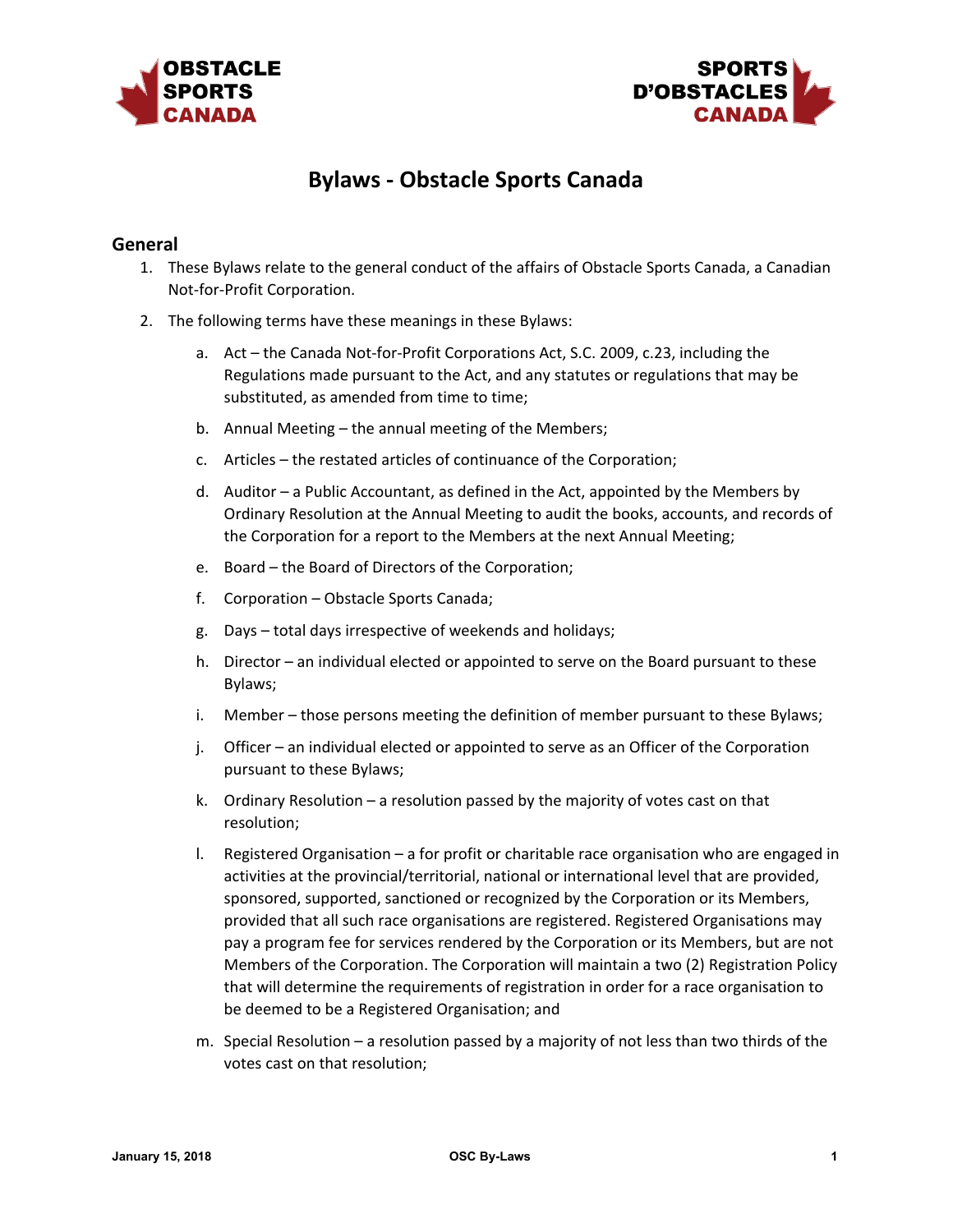



- 3. The business and affairs of the Corporation will be carried on without the purpose of gain for its Members and any profits or other accretions to the Corporation will be used in promoting its purposes.
- 4. Except as provided in the Act, the Board will have the authority to interpret any provision of these Bylaws that is contradictory, ambiguous, or unclear, provided such interpretation is consistent with the purposes of the Corporation as set out in the Articles.
- 5. These Bylaws have been drafted in English and the official French text is a translation. In the case of conflicting interpretations, the English version will prevail.

## **Membership**

- 6. The Corporation has two classes of Members:
	- a. The Class A members shall be entitled to receive notice of and to attend all meetings of the members of the Corporation and each Class A member shall have one (1) vote at each such meeting, except for meetings at which only members of another class are entitled to vote separately as a class.
	- b. Except as otherwise provided by the Canada Not-for-profit Corporations Act, S.C. 2009, c.23 the Class B members (for profit race organisations, sponsors, etc.) shall not be entitled to receive notice of, attend or vote at meetings of the members of the Corporation.
- 7. Class A membership categories include:
	- a. Adult (18+)
	- b. Youth (6-17)
	- c. Para-athlete
	- d. Coach
	- e. Race Organiser race director, event organiser or individual employed by a for profit organisation or charitable foundation.
	- f. Official
	- g. Board Member
- 8. Each Member agrees to abide by the Corporation's Articles, Bylaws, policies, procedures, rules and regulations. Failure to do so may result in discipline being imposed against the Member.
- 9. Each Member has one vote and will select its delegate to represent that Member at meetings of Members.
- 10. Member dues and Registered Organisation fees will be determined from time to time by the Members.
- 11. Upon the written recommendation of two (2) Directors, and upon a motion passed by at least two-thirds of the members of the board eligible to vote at a meeting of the board, a maximum of two (2) Honorary Life Memberships may be conferred by the board each calendar year upon a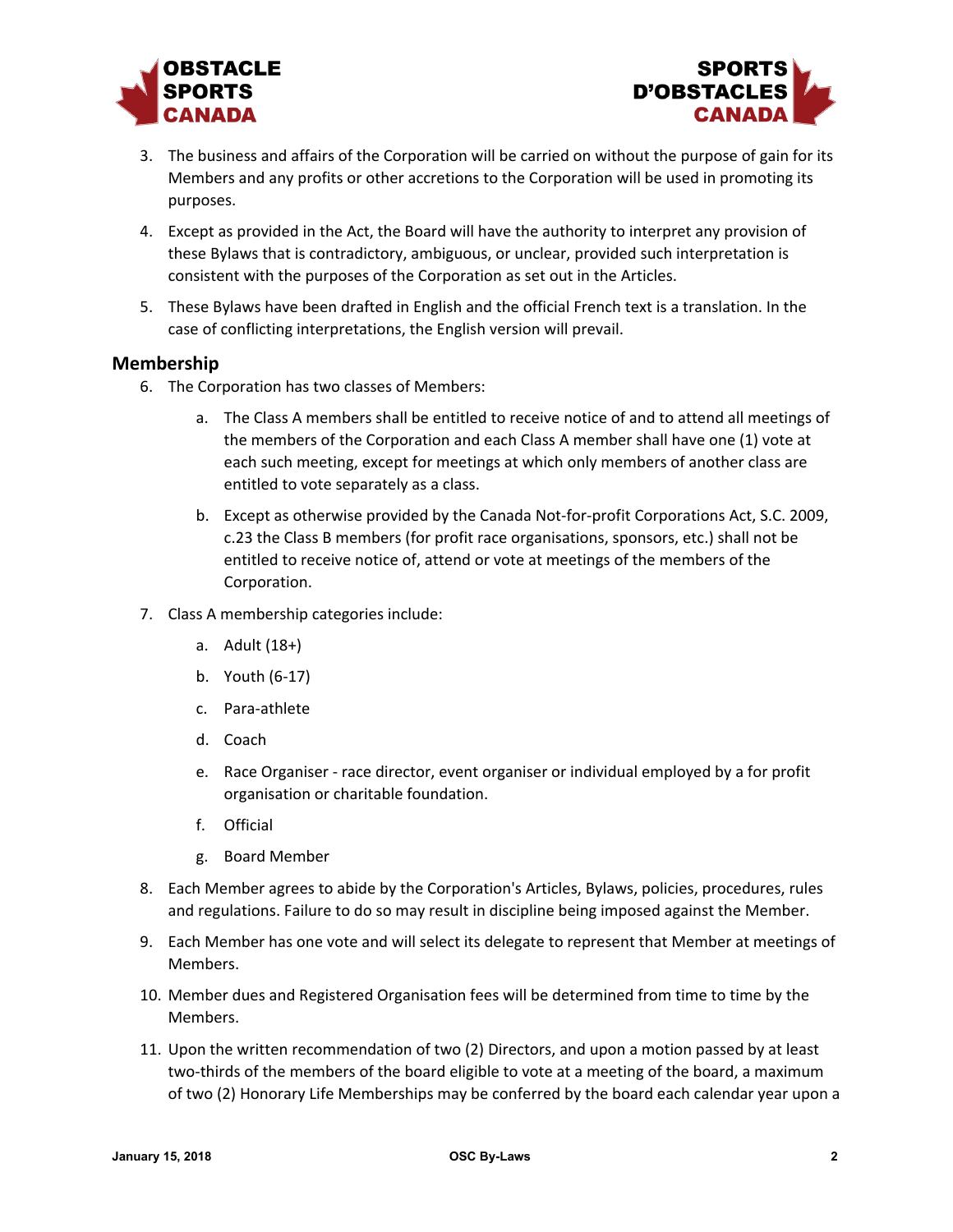



person who shall have rendered notable service to Obstacle Sports Canada or who has otherwise brought great prestige to the sport of obstacle sports in Canada.

- 12. Membership in the Corporation is terminated when:
	- a. The Member no longer meets the definition of Member set out in Section 6.
	- b. The Member resigns from the Corporation by giving written notice to the President, in which case the resignation becomes effective on the date specified in the notice.
	- c. The Member ceases to be in good standing by virtue of i) failing to pay membership dues, fees or other monies owing to the Corporation by the prescribed deadline dates, or ii) having had disciplinary sanctions imposed in accordance with Section 8.
	- d. The Corporation is liquidated or dissolved under the Act.

#### **Meetings of Members**

- 13. Meetings of Members will include Annual Meetings and Special Meetings.
- 14. The Corporation will hold meetings of Members at such date, time and place as determined by the Board. The Annual Meeting will be held within fifteen (15) months of the last Annual Meeting but not later than six months after the end of the Corporation's preceding financial year.
- 15. A Special Meeting of the Members may be called at any time by the President or upon the written requisition of Members holding five percent of the total Members' votes. The agenda of Special Meetings will be limited to the subject matter for which the meeting was duly called.
- 16. A meeting of Members may be held by means of telephone, electronic or other communication facility that permits all participants to communicate adequately with each other during the meeting, if the Corporation makes available such a communication facility.
- 17. Any Member entitled to vote at a meeting of Members may participate in the meeting by means of telephone, or an electronic or other communication facility that permits all participants to communicate adequately with each other during the meeting, if the Corporation makes available such a communication facility. A person so participating in a meeting is deemed to be present at the meeting.
- 18. Notice will include the time and place of a meeting, the proposed agenda, reasonable information to permit Members to make informed decisions, and will be given to each Member by the following means:
	- a. By telephone, electronic or other communication facility to each Member entitled to vote at the meeting, at least twenty-one (21) days before the day on which the meeting is to be held.
	- b. By mail, courier or personal delivery to each Member entitled to vote at the meeting, at least 30 days before the day on which the meeting is to be held; or
- 19. A Special Resolution of the Members is required to make any change to the manner of giving notice to Members described in Section 18.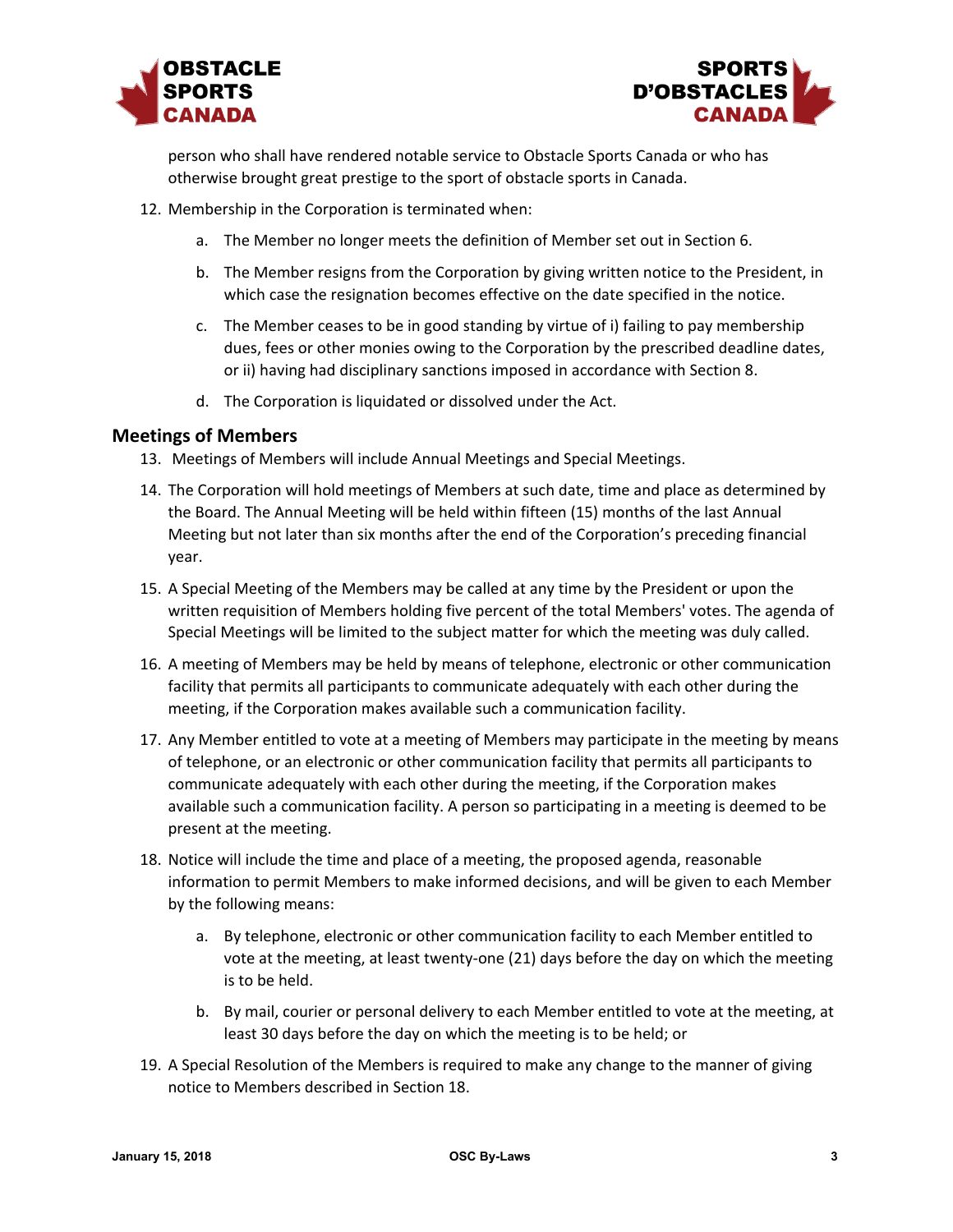



- 20. Persons entitled to be present at a meeting of Members are the delegates identified by the Member to exercise the Member's vote, other representatives of the Member that the Member consents to being present, the Directors, the Auditor and such other persons who are entitled or required under any provision of the Act to be present at the meeting. Any 4 other person may be admitted only at the invitation of the Chair of the meeting or by Ordinary Resolution of the Members at the Meeting.
- 21. Any meetings of Members may be adjourned to any time and place as determined by the Board and such business may be transacted at such adjourned meeting as might have been transacted at the original meeting from which such adjournment took place. No notice will be required for any adjourned meeting.
- 22. Quorum for a Meeting of Members will be a majority of Members. If quorum is met at the start of the meeting, but thereafter Members depart the meeting such that quorum is lost, the meeting is nonetheless a valid meeting and may continue.
- 23. There will be no proxy voting. Except as otherwise provided in the Act, the Articles or these Bylaws, an Ordinary Resolution will decide each issue

#### **Governance**

24. The Board will consist of five (5) to twelve (12) Directors, as follows:

- a. A President, elected by the Members at the Annual Meeting to serve a term of two (2) years;
- b. A Vice President, to succeed the President, elected by the Members at the Annual Meeting to serve a term of two (2) years;
- c. A Secretary, elected by Members at the Annual General Meeting to serve a term of two (2) years;
- d. A Treasurer, elected by Members at the Annual General Meeting to serve a term of two (2) years;
- e. Four Regional Directors, elected by Class 'A' Members at the Annual Meeting to serve terms of two (2) years, provided that at least one Director will be elected from each of the following four regions: (i) BC and YT, (ii) AB, SK, and NU, (iii) MB, NU and ON, and (iv) QC, NB, NS, NL and PE.
- f. Four Directors at Large, elected by Class 'A' Members at the Annual Meeting to serve terms of two (2) years, provided that one Director will be elected from the following four membership groups: (i) athlete (18+), (ii) coach, (iii) official and (iv) race organiser.
- 25. In recruiting, nominating and electing Directors, every effort will be made to ensure that both genders are represented.
- 26. Any person, who is 18 years of age or older, who has the power under law to contract, who is resident of Canada, who has not been declared incapable by a court in Canada or in another country, who does not have the status of bankrupt, and who satisfies the requirements of the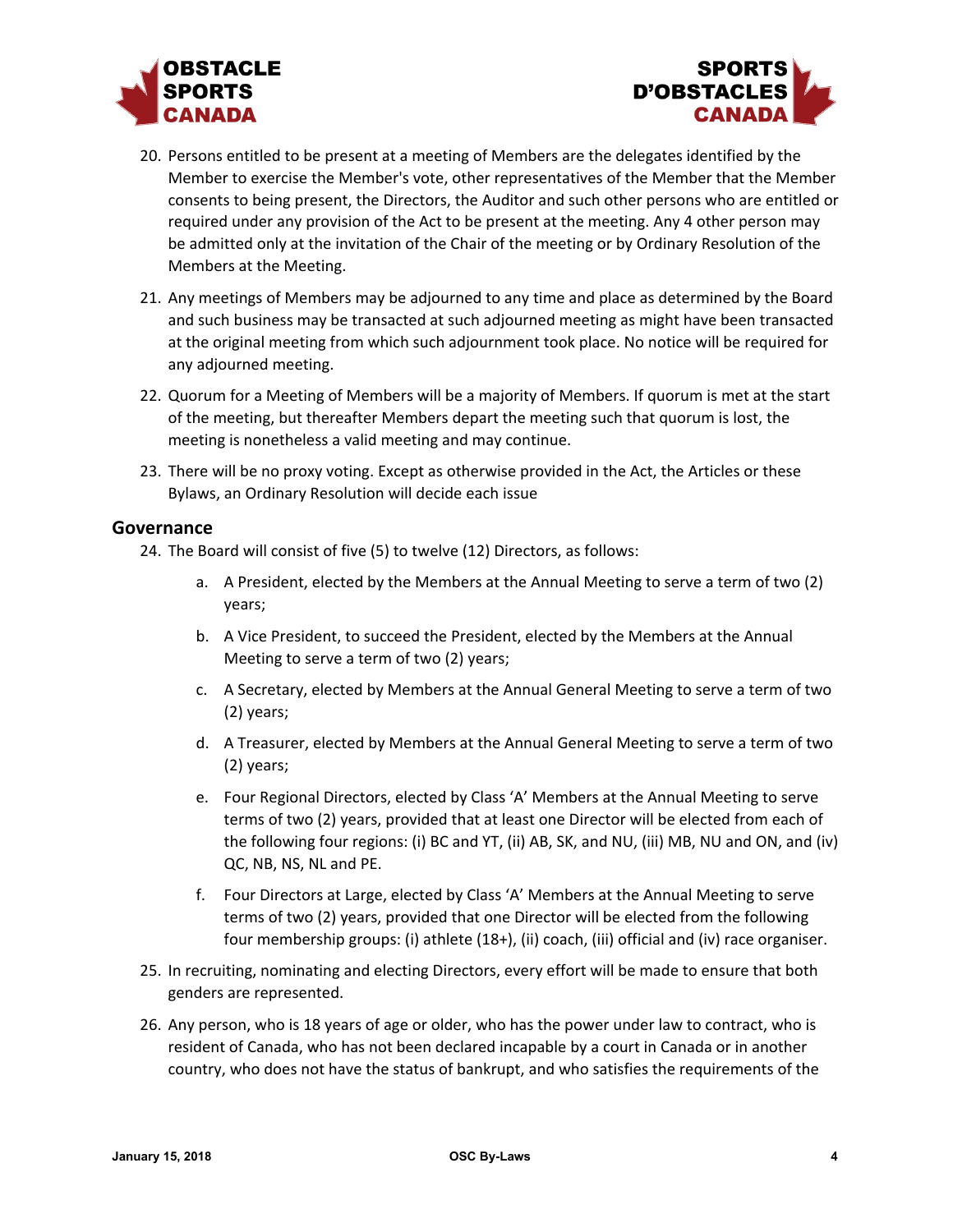



Income Tax Act in relation to the eligibility to serve as a director of a registered charity may be nominated for election or appointment as a Director.

- 27. Any nomination of an individual for election as a Director must be supported by at least two Members; and must include the written consent of the nominee.
- 28. Nominations will be submitted to the Registered Office of the Corporation thirty (30) days prior to the Annual Meeting, will be circulated to the Members twenty-one (21) days prior to the Annual Meeting, and elections will take place at the Annual Meeting provided that, consistent with the Act, nominations may also be made at the Annual Meeting.
- 29. The President may not serve more than three (3) consecutive terms as President. Directors may not serve more than five (5) consecutive terms as Directors and no more than two (2) consecutive terms in the same position. Terms served as a Director are not included in the calculation of term limits for a Director who is elected to be President. Beginning in 2021, terms will be staggered such that four Regional Directors will be elected in odd years with the four Directors at Large being elected in even years.
- 30. A Director may resign from the Board at any time by presenting his or her notice of resignation to the Board. This resignation will become effective the date on which the request is accepted by the Board.
- 31. The office of any Director will be vacated automatically if the Director:
	- a. Fails to meet the qualifications for a Director as stated in Section 26;
	- b. Is convicted of any criminal offense related to the position;
	- c. Fails to meet the eligibility requirements imposed by the Income Tax Act for directors of registered charities; or
	- d. Upon the Director's death.
- 32. Consistent with the Act, a Director may be removed by Ordinary Resolution of the Members at a meeting of Members, provided the Director has been given notice of and the opportunity to be heard at such a meeting. If the Director is removed and holds a position as an Officer, the Director will automatically and simultaneously be removed from the position as an Officer.
- 33. Where the position of a Director becomes vacant for whatever reason, the Board may appoint a qualified individual to fill the vacancy for the remainder of the vacant positions term.
- 34. The President or a majority of Directors may call a meeting of the Board. The Board will meet a minimum of four times per year, and the minutes of its meetings will be distributed in a timely manner to the Members.
- 35. Notice of meetings of the Board will be given to all Directors at least seven days prior to the scheduled meeting. No notice of a meeting of the Board is required if all Directors waive notice, or if those Directors who are absent consent to the meeting being held in their absence.
- 36. At any meeting of the Board, quorum will be a majority of Directors holding office.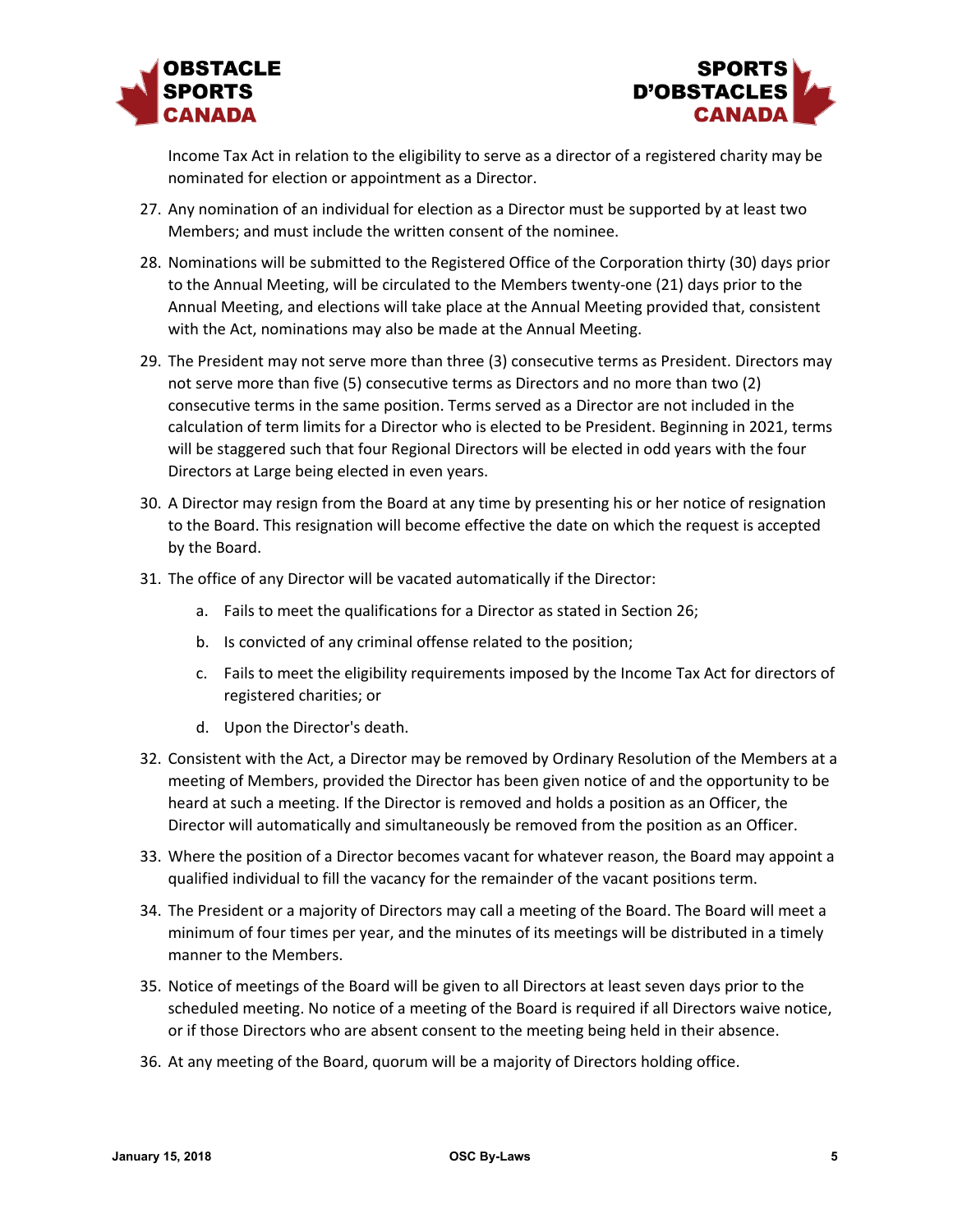



- 37. Until all 12 board positions are full, the President will vote at meetings of the board. Once the board is filled, the President will not vote at meetings of the Board, but in the event of a tie, may cast a deciding vote.
- 38. A meeting of the Board may be held by means of telephone, electronic or other communication facility that permits all participants to communicate adequately with each other during the meeting, if the Corporation makes available such a communication facility.
- 39. Meetings of the Board are open to Members of the organisation, but only Directors may vote. A majority of the Directors present may require any other Members, or other persons present, to leave.
- 40. Directors shall serve without remuneration, and no director shall directly or indirectly receive any profit from his or her position as such, provided that a director may be reimbursed for reasonable expenses incurred in performing his or her duties. A director shall not be prohibited from receiving compensation for services provided to the corporation in another capacity.
- 41. Except as otherwise provided in the Act or these Bylaws, the Board has the powers of the Corporation and may delegate any of its powers, duties and functions. More specifically, the Board will:
	- a. Lead the development of the vision, mission, values and strategic direction of the Corporation, for ratification by the Members;
	- b. Approve policies and procedures to deliver the programs and services of the Corporation;
	- c. Recommend changes to the Rules Handbook for ratification by the Members;
	- d. Provide continuity for the Corporation by ensuring its financial health;
	- e. Engage under employment contract an Executive Director to manage and oversee the operations of the Corporation;
	- f. Ensure positive relationships with stakeholders; and
	- g. Perform any other duties from time to time that may be delegated to the Board by the Members or that may be in the best interests of the Corporation.

#### **Officers**

- 42. The Officers of the Corporation are the President, Vice President, Secretary, and Treasurer. An Executive Director will be hired once the Corporation receives official sport certification and will become the fifth Officer. The Secretary and Treasurer may be appointed by the Board on an annual basis if the positions are not filled by an existing Class A member. The Secretary and Treasurer need not be Directors. All Officers will fulfill the qualifications of a Director as set out in Section 26.
- 43. The President will be responsible for the general supervision of the affairs of the Corporation, will preside at meetings of Members and at meetings of the Board, will be responsible for the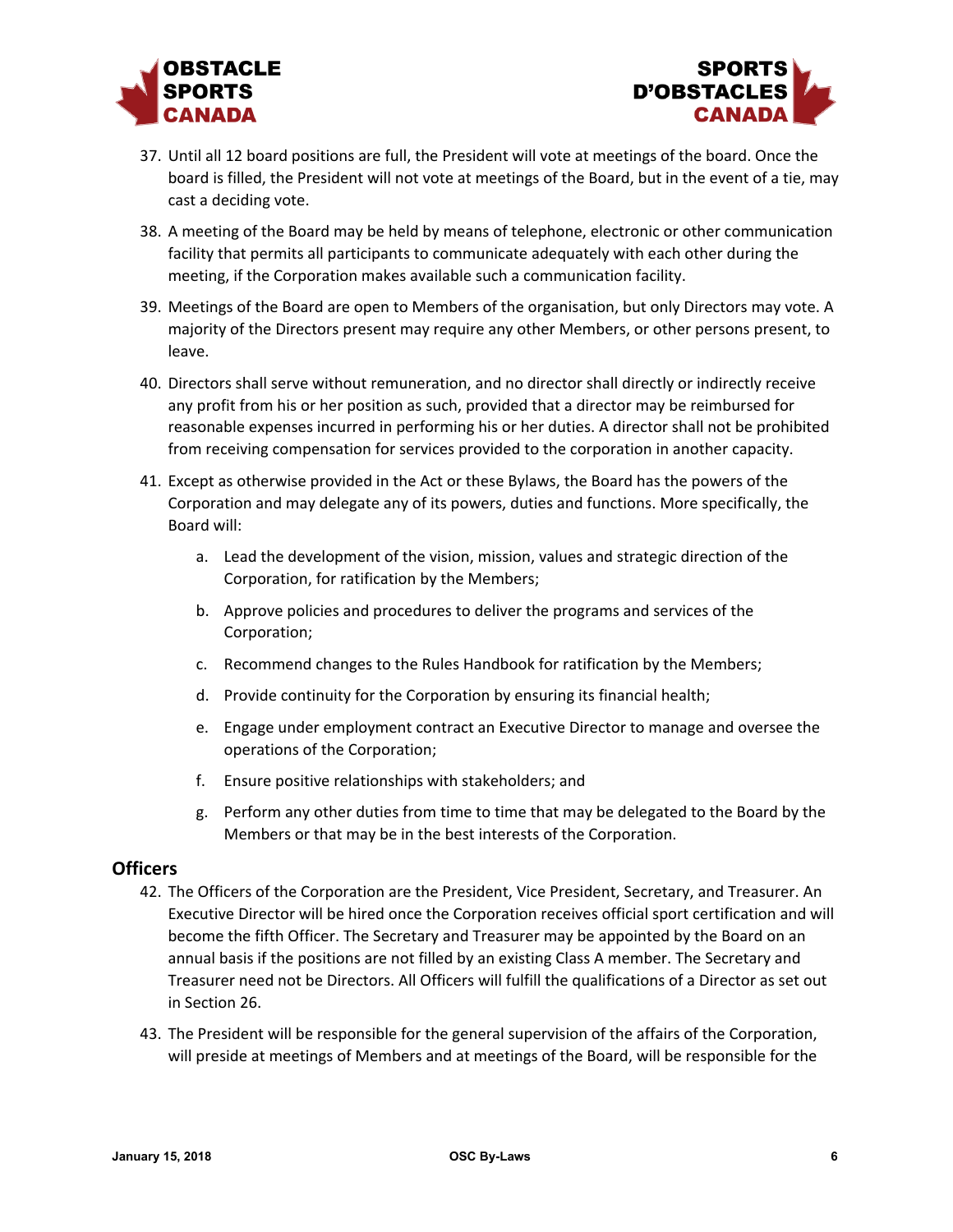



operation of the Board, will be the official spokesperson of the Corporation, and will perform such other duties as may from time to time be established by the Board.

- 44. The Secretary will have charge of the minute books of the Corporation and the documents and registers required to be maintained under the Act. The Secretary will give, or cause to be given, notices of all meetings of the Members and of the Board, will certify all documents of the Corporation which require certification, and will perform such other duties as may from time to time be established by the Board.
- 45. The Treasurer will see that proper accounting records as required by the Act are kept, will cause to be deposited all monies received by the Corporation into the Corporation's bank account, when requested will provide the Board with an account of financial transactions and the financial position of the Corporation, and will perform such other duties as may from time to time be established by the Board.
- 46. Upon hiring, the Executive Director will become the Chief Executive Officer of the Corporation and will be responsible for the management and supervision of the operations of the Corporation.

#### **Committees**

- 47. The Board may appoint such Committees as it deems necessary for managing the affairs of the Corporation and may appoint members of Committees, may prescribe the duties of Committees, and may delegate to any Committee any of its powers, duties, and functions except where prohibited by the Act or these Bylaws.
- 48. A quorum for any Committee will be the majority of its members.
- 49. The Board will establish the terms of reference for all Committees.
- 50. When a vacancy occurs on any Committee, the Board may appoint a qualified individual to fill the vacancy for the remainder of the Committee's term. The Board may remove any member of any Committee.
- 51. The President will be an ex-officio and non-voting member of all Committees of the Corporation.
- 52. The Management Team will consist of the President and two Directors appointed by the Board on an annual basis. The Management Team will serve as the interface between the Board and the Executive Director, will have authority to make administrative and operational decisions on behalf of the Board, will have full authority of the Board in urgent situations, and will perform such other duties as the Board may prescribe.

#### **Conflicts of Interest**

53. In accordance with the Act, a Director, Officer, or member of a Committee who has an interest, or who may be perceived as having an interest, in a proposed contract or transaction with the Corporation will comply with the Act and the Corporation's Conflict of Interest Policy and will disclose fully and promptly the nature and extent of such interest to the Board or Committee, as the case may be, will refrain from voting or speaking in debate on such contract or transaction; will refrain from influencing the decision on such contract or transaction; and will otherwise comply with the requirements of the Act regarding conflict of interest.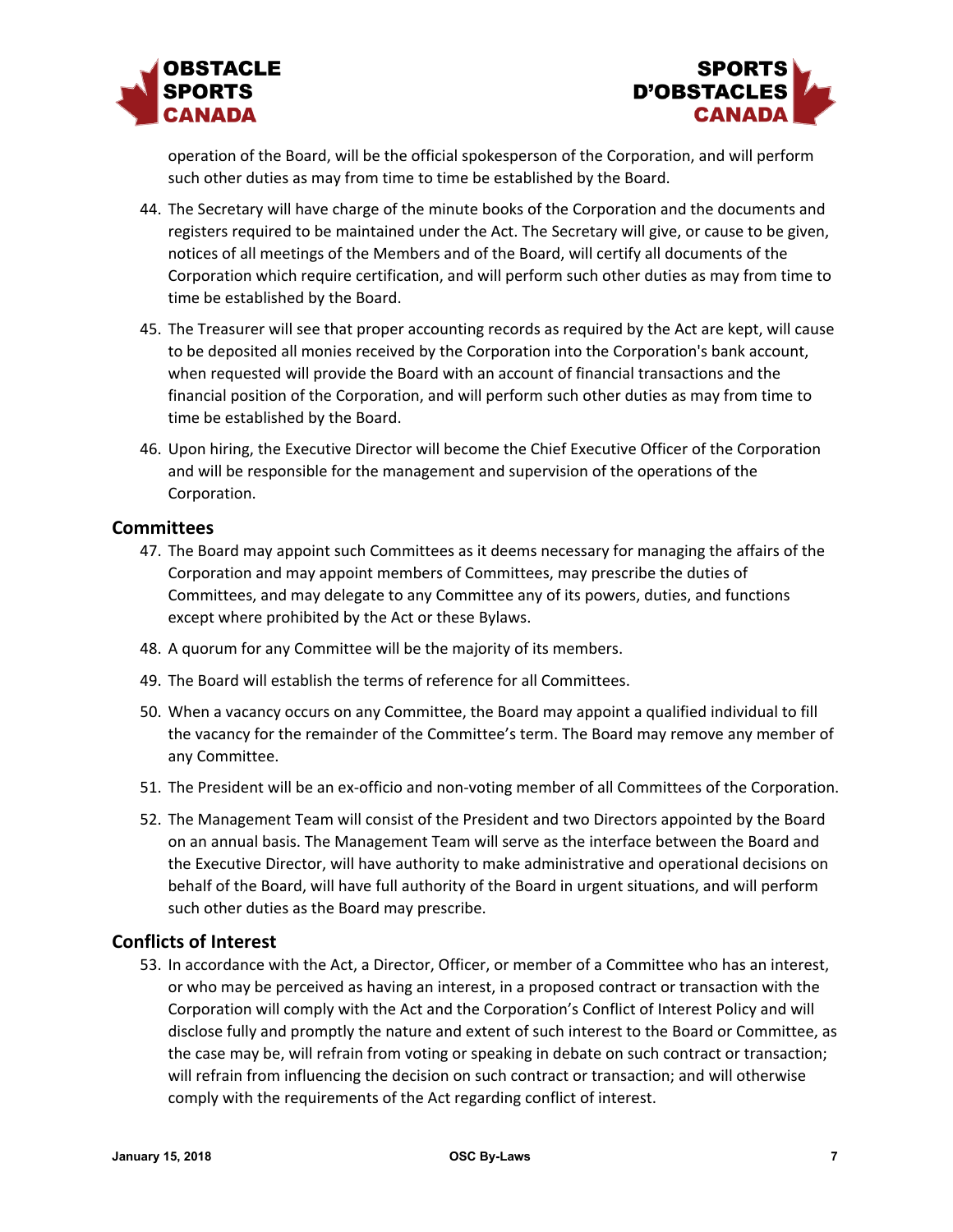



## **Finance**

- 54. The fiscal year of the Corporation will be Nov 1 to Oct 31, or such other period as the Board may from time to time determine.
- 55. The banking business of the Corporation will be conducted at such financial institution as the Board may designate.
- 56. The Corporation will send to the Members a copy of the annual financial statements at least twenty-one (21) days before the Annual Meeting.
- 57. The necessary books and records of the Corporation required by these Bylaws or by applicable law will be necessarily and properly kept. Minutes from meetings of the Board and records of the Corporation will be available to the Board, each of whom will receive a copy of such minutes. All other books and records will be available for viewing at the Registered Office of the Corporation in accordance with the Act.
- 58. The Executive Director and any Officer will have authority to sign for and on behalf of the Corporation all instruments and contracts. The Board may establish different signing authorities for cheques and other banking documents as it deems appropriate. From time to time the Board may, by resolution, appoint a Director or Officer to sign a specific instrument or contract on behalf of the Corporation. Any instruments or contracts so signed will be binding upon the Corporation without any further authorization or formality.
- 59. The Corporation may acquire, lease, sell, or otherwise dispose of securities, lands, buildings, or other property, or any right or interest therein, for such consideration and upon such terms and conditions as the Board may determine.
- 60. The Corporation may invest and may borrow funds upon such terms and conditions as the Board may determine.
- 61. All Directors, Officers who are not employed by the Corporation, and members of Committees will serve as such without remuneration and will not directly or indirectly receive any profit from their positions as such; provided that Directors, Officers or members of Committees may be paid reasonable expenses incurred by them in the performance of their duties.

#### **Amendment of Bylaws**

62. Except for the items set out in Section 63, these Bylaws may be amended or repealed by Ordinary Resolution of the Directors at a meeting of the Board. The Directors will submit the Bylaw amendment or repeal to the Members at the next meeting of Members, and the Members may, by Ordinary Resolution, confirm, reject or amend the Bylaw, amendment or repeal. The Bylaw, amendment or repeal is effective from the date of the resolution of the Directors. If the Bylaw amendment is confirmed, or confirmed as amended, by the Members it remains effective in the form in which it was confirmed. The Bylaw amendments or appeal ceases to have effect if it is not submitted to the Members as described, or if it is rejected by the Members.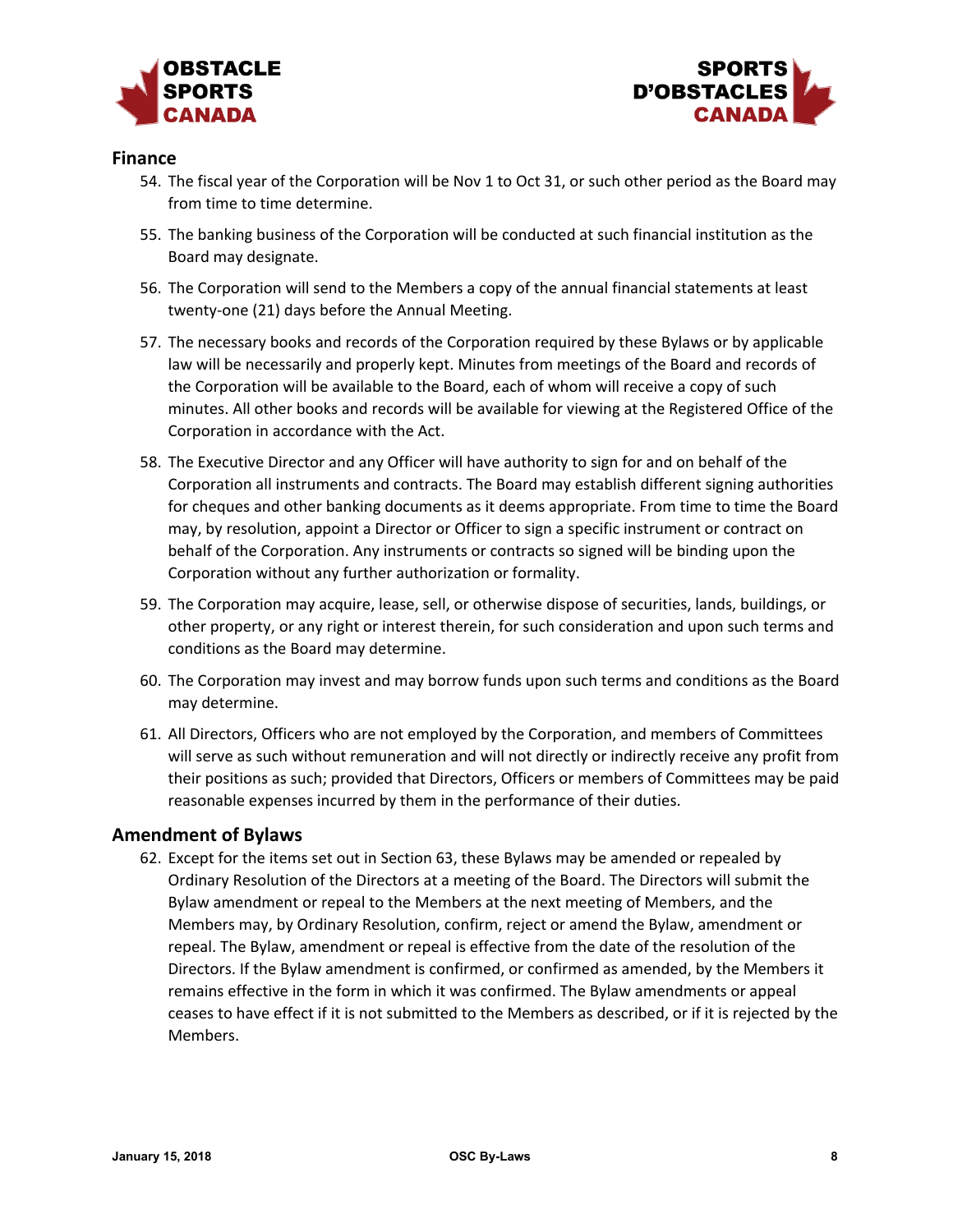



### **Fundamental Changes**

- 63. In accordance with the Act, a Special Resolution of the Members is required to make the following fundamental changes to the Articles or Bylaws of the Corporation:
	- a. Change the Corporation's name;
	- b. Change the province in which the Corporation's registered office is situated;
	- c. Add, change or remove any restriction on the activities that the Corporation may carry on;
	- d. Create a new class or group of Members;
	- e. Change a condition required for being a Member;
	- f. Change the designation of any class or group of Members or add, change or remove any rights and conditions of any such class or group;
	- g. Divide any class or group of Members into two or more classes or groups and fix the rights and conditions of each class or group;
	- h. Add, change or remove a provision respecting the transfer of a membership;
	- i. Increase or decrease the number of, or the minimum or maximum number of directors;
	- j. Change the statement of the purpose of the Corporation;
	- k. Change the statement concerning the distribution of property remaining on liquidation after the discharge of any liabilities of the Corporation;
	- l. Change the manner of giving notice to Members entitled to vote at a meeting of Members;
	- m. Change the method of voting by Members not in attendance at a meeting of Members; or
	- n. Add, change or remove any other provision that is permitted by this Act to be set out in the Articles.

#### **Notice**

- 64. In these Bylaws, written notice will mean notice which is provided by mail, courier, personal delivery, electronic or other communication facility to the address of record of the Director or Member, as the case may be.
- 65. Date of notice will be the date on which notice is given by personal delivery, one (1) day after the date on which the notice is delivered by telephone, electronic or other communication facility, two (2) days after the date that notice is couriered, or five (5) days after the date that notice is mailed.
- 66. The accidental omission to give any notice to any Member, Director, Officer, member of a committee or the Auditor, or the non-receipt of any notice by any such person where the Corporation has provided notice in accordance with the Bylaws, or any error in any notice not